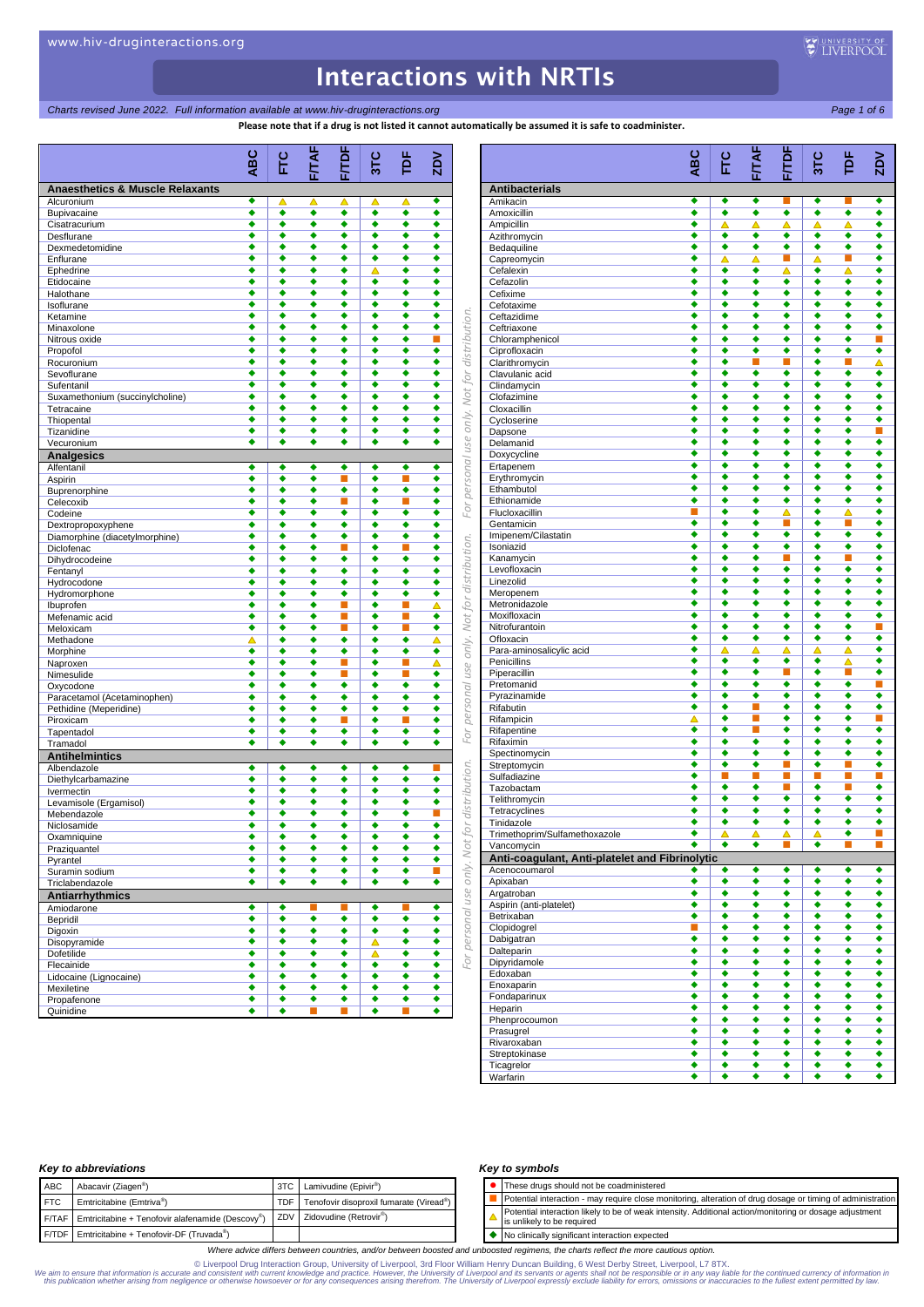## *Charts revised June 2022. Full information available at www.hiv-druginteractions.org Page 2 of 6*

**Please note that if a drug is not listed it cannot automatically be assumed it is safe to coadminister.**

*For personal use only. Not for distribution. For personal use only. Not for distribution. For personal use only. Not for distribution.* **ABC FTC F/TAF F/TDF 3TC TDF ZDV Anticonvulsants**  Carbamazepine  $\overline{a}$   $\overline{a}$   $\overline{a}$   $\overline{a}$   $\overline{a}$   $\overline{a}$   $\overline{a}$   $\overline{a}$   $\overline{a}$   $\overline{a}$   $\overline{a}$   $\overline{a}$   $\overline{a}$   $\overline{a}$   $\overline{a}$   $\overline{a}$   $\overline{a}$   $\overline{a}$   $\overline{a}$   $\overline{a}$   $\overline{a}$   $\overline{a}$   $\overline{a}$  Clonazepine  $\underbrace{\qquad \qquad }$ <br>
Clonazepam  $\underbrace{\qquad \qquad }$ Eslicarbazepine **+ + + + + +** Ethosuximide Gabapentin **+ + + + + + +** Lacosamide **+ + + + +** Lamotrigine Levetiracetam  $Ox$ carbazepine  $\bullet$   $\bullet$   $\bullet$   $\bullet$   $\bullet$ Phenobarbital (Phenobarbitone) Phenytoin **A + 0** + **4** Pregabalin Primidone Tiagabine **+ + + + + +** Topiramate  $\qquad \qquad \qquad \bullet \quad | \; \bullet \quad \bullet \quad \blacksquare \; | \; \bullet \quad \blacksquare \quad \bullet$ Valproate (Divalproex) Vigabatrin Zonisamide **Antidepressants**  Agomelatine Amitriptyline Bupropion Citalopram  $\qquad \qquad \bullet \qquad \bullet \qquad \bullet \qquad \bullet$ Clomipramine Desipramine Desvenlafaxine Doxepin Duloxetine Escitalopram **+ + + + + +**<br>Fluoxetine **+ + + + + + +** Fluoxetine  $\qquad \qquad \qquad \bullet$   $\qquad \bullet$   $\qquad \bullet$   $\qquad \bullet$   $\qquad \bullet$   $\qquad \bullet$ Fluvoxamine **++++++** <u>Imipramine → → → → → → → →</u><br>Lithium → → → → ■ → ■ → Lithium ◆ │ ◆ ◆ ■ │ ◆ ■ ◆ **Maprotiline** Mianserin and the control of  $\begin{array}{|c|c|c|c|c|}\hline \textbf{M}}\end{array}$  , and  $\begin{array}{|c|c|c|c|}\hline \textbf{M}}\end{array}$  , and  $\begin{array}{|c|c|c|}\hline \textbf{M}}\end{array}$  , and  $\begin{array}{|c|c|c|}\hline \textbf{M}}\end{array}$  , and  $\begin{array}{|c|c|c|}\hline \textbf{M}}\end{array}$  , and  $\begin{array}{|c|c|$ Militagraphia<br>Militagraphia<br>Mirtazanine **Carlos Communication of the Communication** Mirtazapine **+ + + + +** Nefazodone Nortriptyline Paroxetine **+ + + + +** Phenelzine  $\qquad \qquad \qquad \bullet$   $\qquad \bullet$   $\qquad \bullet$   $\qquad \bullet$   $\qquad \bullet$   $\qquad \bullet$ Reboxetine Sertraline Tranylcypromine<br>
Trazodone<br>
Trazodone Trazodone Trimipramine Venlafaxine • • • • • • • • Vortioxetine → → → → → → **Anti-diabetics**  Acarbose  $\qquad \qquad \qquad \qquad \bullet \quad | \quad \bullet \quad \bullet \quad \bullet \quad \bullet \quad \bullet \quad \bullet$ Alogliptin → → → → → → → → → Canagliflozin **and the contract of the contract of the contract of the contract of the contract of the contract of the contract of the contract of the contract of the contract of the contract of the contract of the contra** Dapagliflozin **+++++++**<br>Dulaglutide **++++++++** Dulaglutide Empagliflozin Exenatide Glibenclamide (Glyburide) **+ + + + +** Gliclazide → → → → → → → → → Climepiride **+ + + + + + +**<br>Glipizide **+ + + + + + + +** Glipizide → → → → → → → → → Insulin and the contract of  $\begin{array}{ccccccc} \bullet & \bullet & \bullet & \bullet & \bullet & \bullet & \bullet \end{array}$ Linagliptin **+ + + + +** Liraglutide Metformin Nateglinide **and a structure of the structure of the structure of the structure of the structure of the structure of the structure of the structure of the structure of the structure of the structure of the structure of the** Pioglitazone <del>(1) 1999 (1) 1999 (1) 1999 (1) 1999 (1) 1999 (1) 1999 (1) 1999 (1) 1999 (1) 1999 (1) 1999 (1) 1999 (1) 1999 (1) 1999 (1) 1999 (1) 1999 (1) 1999 (1) 1999 (1) 1999 (1) 1999 (1) 1999 (1) 1999 (1) 1999 (1) 1999 (</del> Repaglinide Rosiglitazone **++++++++** Saxagliptin  $\qquad \qquad \qquad \bullet$   $\qquad \bullet$   $\qquad \bullet$   $\qquad \bullet$   $\qquad \bullet$   $\qquad \bullet$ Semaglutide  $\begin{array}{|c|c|c|c|c|c|}\n\hline\n\text{Standardization} & \multicolumn{1}{|c|}{\bullet} & \multicolumn{1}{|c|}{\bullet} & \multicolumn{1}{|c|}{\bullet} & \multicolumn{1}{|c|}{\bullet} & \multicolumn{1}{|c|}{\bullet} & \multicolumn{1}{|c|}{\bullet} & \multicolumn{1}{|c|}{\bullet} & \multicolumn{1}{|c|}{\bullet} & \multicolumn{1}{|c|}{\bullet} & \multicolumn{1}{|c|}{\bullet} & \multicolumn{1}{|c|}{\bullet} & \multicolumn{1}{|c|}{\$ **Sitagliptin** Tolbutamide Vildagliptin **ABC**

|                                    | <b>ABC</b>           | Ë      | FITAF  | <b>TDF</b> | 31C    | ě      | ZDV            |
|------------------------------------|----------------------|--------|--------|------------|--------|--------|----------------|
|                                    |                      |        |        | ū          |        |        |                |
| <b>Antifungals</b>                 |                      |        |        |            |        |        |                |
| Amphotericin B                     | ٠                    | ٠      | ٠      |            | ٠      |        |                |
| Anidulafungin                      | ٠                    | ٠      | ٠      | ٠          | ٠      | ٠      | ٠              |
| Caspofungin                        | ٠                    | ◆      | ٠      | ٠          | ٠      | ◆      | ٠              |
| Clotrimazole (pessary, troche)     | ٠                    | ٠      | ٠      | ٠          | ٠      | ٠      | ٠              |
| Clotrimazole (topical)             | ٠                    | ٠      | ٠      | ٠          | ٠      | ٠      | ٠              |
| Fluconazole                        | ٠                    | ٠      | Δ      | п          | ٠      | п      | п              |
| Flucytosine                        | ٠<br>٠               |        | П      |            |        | П      |                |
| Griseofulvin<br>Isavuconazole      | ٠                    | ٠<br>٠ | ٠<br>Δ | ٠<br>٠     | ٠<br>٠ | ٠<br>٠ | ٠<br>٠         |
| Itraconazole                       | $\overline{\bullet}$ | ∙      | П      |            | ٠      |        | ٠              |
| Ketoconazole                       | ٠                    | ٠      | П      | п          | ٠      | П      | ٠              |
| Miconazole                         | ٠                    | ٠      | ٠      | ٠          | ٠      | ٠      | ٠              |
| Nystatin                           | ٠                    | ٠      | ٠      | ٠          | ٠      | ٠      | ٠              |
| Posaconazole                       | ٠                    | ٠      | ٠      | П          | ٠      | П      | ٠              |
| Terbinafine                        | ٠                    | ٠      | ٠      | ٠          | ٠      | ٠      | ٠              |
| Voriconazole                       | ٠                    | ٠      | ٠      | п          | ٠      | П      | ٠              |
| <b>Antihistamines</b>              |                      |        |        |            |        |        |                |
| Astemizole                         | ٠                    | ٠      | ٠      | ٠          | ٠      | ٠      | ٠              |
| Cetirizine                         | ٠                    | ٠      | ٠      | ٠          | ٠      | ٠      | ٠              |
| Chlorphenamine                     | ٠                    | ٠      | ٠      | ٠          | ٠      | ٠      | ٠              |
| Diphenhydramine                    | ٠                    | ٠      | ٠      | ٠          | ٠      | ٠      | ٠              |
| Fexofenadine                       | ٠                    | ٠      | ٠      | ٠          | ٠      | ٠      | ٠              |
| Levocetirizine                     | ٠                    | ٠      | ٠      | ٠          | ٠      | ٠      | ٠              |
| Loratadine                         | ٠                    | ٠      | ٠      | ٠          | ٠      | ٠      | ٠              |
| Promethazine                       | ٠                    | ٠      | ٠      | ٠          | ٠      | ٠      | ٠              |
| Terfenadine                        | ٠                    | ٠      | ٠      | ٠          | ٠      | ٠      | ٠              |
| <b>Antimigraine Agents</b>         |                      |        |        |            |        |        |                |
| Almotriptan                        | ٠                    | ٠      | ٠      | ٠          | ٠      | ٠      | ٠              |
| Dihydroergotamine                  | ٠                    | ٠      | ٠      | ٠          | ٠      | ٠      | ٠              |
| Eletriptan                         | ٠                    | ٠      | ٠      | ٠          | ٠      | ٠      | ٠              |
| Ergotamine                         | ٠                    | ∙      | ٠      | ٠          | ٠      | ٠      | ٠              |
| Rizatriptan                        | ٠                    | ٠      | ٠      | ٠          | ٠      | ٠      | ٠              |
| Sumatriptan                        | ٠                    | ٠      | ٠      | ٠          | ٠      | ٠      | ٠              |
| Zolmitriptan                       | ٠                    | ٠      | ٠      | ٠          | ٠      | ٠      | ٠              |
| Antiprotozoals                     |                      |        |        |            |        |        |                |
| Amodiaquine                        | ٠                    | ٠      | ٠      | ٠          | ٠      | ٠      | п              |
| Artemisinin                        | ٠                    | ٠      | ٠      | ٠          | ٠      | ٠      | ٠              |
| Atovaquone                         | ٠                    | ٠      | ٠      | ٠          | ٠      | ٠      | п              |
| Benznidazole                       | ٠                    | ٠      | ٠      | ٠          | ٠      | ٠      | $\blacksquare$ |
| Chloroquine                        | ٠                    | ٠      | ٠      | ٠          | ٠      | ٠      | ٠              |
| Diloxanide                         | ٠                    | ٠      | ٠      | ٠          | ٠      | ٠      | ٠              |
| Eflornithine                       | ٠<br>٠               | Δ<br>٠ | Δ      | Δ<br>٠     | Δ<br>٠ | Δ<br>٠ | п<br>٠         |
| Halofantrine                       | ٠                    | ٠      | ٠<br>٠ | ٠          | ٠      | ٠      | ٠              |
| Hydroxychloroquine<br>Lumefantrine | ٠                    | ٠      | ٠      | ٠          | ٠      | ٠      | ٠              |
| Mefloquine                         | ∙                    | ∙      | ٠      | ٠          | ٠      | ٠      | ٠              |
| Meglumine antimoniate              | ٠                    | ٠      | ٠      | ۳          | ٠      | п      | ٠              |
| Melarsoprol                        | ٠                    | ٠      | ٠      | ٠          | ٠      | ٠      | ٠              |
| Miltefosine                        | ٠                    | ٠      | ٠      | ٠          | ٠      | ٠      | ٠              |
| Nifurtimox                         | ٠                    | ٠      | ٠      | ٠          | ٠      | ٠      | ٠              |
| Paromomycin                        | ٠                    | ٠      | ٠      | ٠          | ٠      | ٠      | ٠              |
| Pentamidine                        | ۰                    | ٠      | ٠      | п          | ٠      | п      | п              |
| Piperaquine                        | ٠                    | ٠      | ٠      | ٠          | ٠      | ٠      | ٠              |
| Primaquine                         | ٠                    | ٠      | ٠      | ٠          | ٠      | ٠      | п              |
| Proguanil                          | ٠                    | ٠      | ٠      | ٠          | ٠      | ٠      | ٠              |
| Pyrimethamine                      | ٠                    | Δ      | Δ      | Δ          | Δ      | ٠      | Δ              |
| Quinine                            | ٠                    | ٠      | ٠      | ٠          | ٠      | ٠      | ٠              |
| Sodium stibogluconate              | ٠                    | ٠      | ٠      | ٠          | ٠      | ٠      | п              |
| Sulfadoxine                        | ٠                    | Δ      | Δ      | Δ          |        | ٠      |                |

## *Key to abbreviations*

| <b>ABC</b> | Abacavir (Ziagen <sup>®</sup> )                                       | 3TC Lamivudine (Epivir <sup>®</sup> )       |
|------------|-----------------------------------------------------------------------|---------------------------------------------|
| <b>FTC</b> | Emtricitabine (Emtriva®)                                              | TDF Tenofovir disoproxil fumarate (Viread®) |
|            | $F/TAF$ Emtricitabine + Tenofovir alafenamide (Descovy <sup>®</sup> ) | ZDV Zidovudine (Retrovir <sup>®</sup> )     |
|            | F/TDF Emtricitabine + Tenofovir-DF (Truvada®)                         |                                             |

### *Key to symbols*

⚫ These drugs should not be coadministered Potential interaction - may require close monitoring, alteration of drug dosage or timing of administration Potential interaction likely to be of weak intensity. Additional action/monitoring or dosage adjustment is unlikely to be required

◆ No clinically significant interaction expected

*Where advice differs between countries, and/or between boosted and unboosted regimens, the charts reflect the more cautious option.*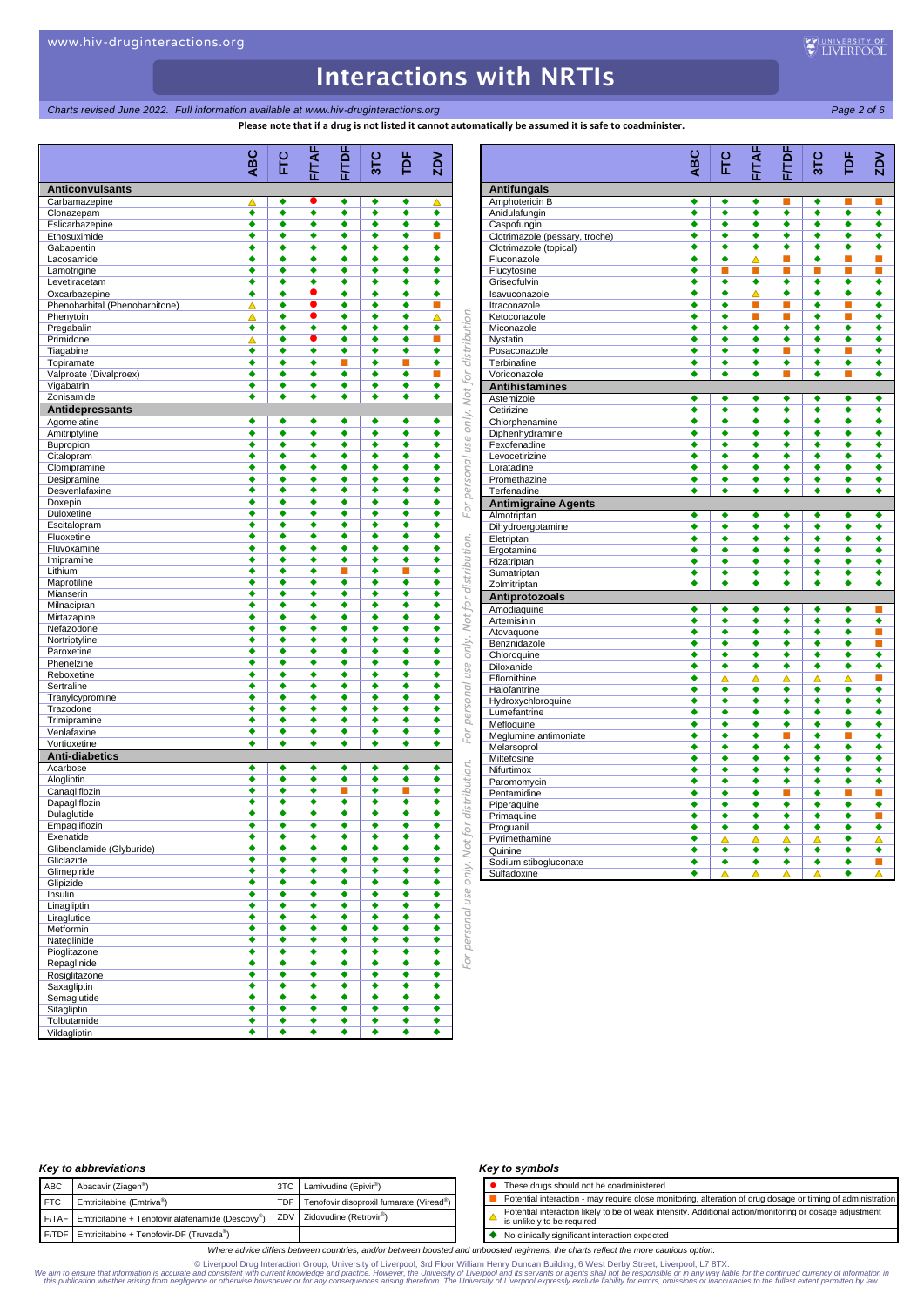## *Charts revised June 2022. Full information available at www.hiv-druginteractions.org Page 3 of 6*

**Please note that if a drug is not listed it cannot automatically be assumed it is safe to coadminister.**

*For personal use only. Not for distribution. For personal use only. Not for distribution. For personal use only. Not for distribution.* **ABC FTC F/TAF F/TDF 3TC TDF ZDV Antipsychotics/Neuroleptics**  Amisulpride Aripiprazole **Aripiprazole and a structure of the structure of the structure of the structure of the structure of the structure of the structure of the structure of the structure of the structure of the structure of the** Asenapine  $\longrightarrow$   $\longrightarrow$   $\longrightarrow$   $\longrightarrow$   $\longrightarrow$   $\longrightarrow$   $\longrightarrow$ Chlorpromazine **+ + + + + +** Clozapine Fluphenazine **+ + + + +** Haloperidol Iloperidone Levomepromazine<br>
Clanzapine<br>
Clanzapine<br>
Clanzapine Olanzapine Paliperidone Perazine  $\qquad \qquad \qquad \qquad \bullet$   $\qquad \bullet$   $\qquad \bullet$   $\qquad \bullet$   $\qquad \bullet$   $\qquad \bullet$ Pericyazine Perphenazine **+ + + + +** Pimozide  $\qquad \qquad \qquad \bullet$   $\qquad \bullet$   $\qquad \bullet$   $\qquad \bullet$   $\qquad \bullet$   $\qquad \bullet$ Pipotiazine Quetiapine Risperidone Sulpiride Thioridazine Tiapride Ziprasidone **Alexandre Alexandre Alexandre Alexandre Alexandre Alexandre Alexandre Alexandre Alexandre Alexandre A** Zotepine Zuclopenthixol **Antivirals**  Aciclovir Adefovir Amantadine **Amantadine Amantadine** Brincidofovir Bulevirtide Cidofovir Daclatasvir Elbasvir/Grazoprevir **+ + + + + +** Entecavir Famciclovir  $\qquad \qquad \qquad \qquad \qquad \bullet \qquad \bullet \qquad \bullet \qquad \Delta \qquad \bullet \qquad \Delta \qquad \bullet$ Foscarnet Ganciclovir **Administration of the Contract of Administration of Administration Contract of Administration Contr** Glecaprevir/Pibrentasvir  $\leftrightarrow$   $\leftrightarrow$   $\leftrightarrow$   $\leftrightarrow$   $\leftrightarrow$   $\leftrightarrow$ Ledipasvir/Sofosbuvir<br>Letermovir Letermovir **+ + A + A** + Molnupiravir Nirmatrelvir/Ritonavir<br>
Ombitasvir/Paritanrevir/r<br>
Ombitasvir/Paritanrevir/r<br>
A A A A A A Ombitasvir/Paritaprevir/r Ombitasvir/Paritaprevir/r + Dasabuvir<br>
Oseltamivir Oseltamivir Remdesivir Ribavirin **+**  $\uparrow$   $\uparrow$   $\uparrow$   $\uparrow$   $\uparrow$   $\uparrow$   $\uparrow$   $\uparrow$   $\uparrow$   $\uparrow$   $\uparrow$   $\uparrow$   $\uparrow$   $\uparrow$   $\uparrow$   $\uparrow$   $\uparrow$   $\uparrow$   $\uparrow$   $\uparrow$   $\uparrow$   $\uparrow$   $\uparrow$   $\uparrow$   $\uparrow$   $\uparrow$   $\uparrow$   $\uparrow$   $\uparrow$   $\uparrow$   $\uparrow$   $\uparrow$   $\uparrow$   $\uparrow$   $\up$ Rimantadine **+ + + + + +**<br>Simeprevir **+ + + + + + + +** Simeprevir Sofosbuvir Sofosbuvir/Velpatasvir<br>
Sofosbuvir/Velpatasvir/Voxilancevir<br>
Sofosbuvir/Velpatasvir/Voxilancevir<br>  $\begin{array}{ccc} \bullet & \bullet & \bullet & \bullet \end{array}$   $\begin{array}{ccc} \bullet & \bullet & \bullet & \bullet \end{array}$   $\begin{array}{ccc} \bullet & \bullet & \bullet & \bullet \end{array}$   $\begin{array}{ccc} \bullet & \bullet & \bullet & \bullet \end{array}$   $\begin{array}{ccc} \bullet & \bullet & \bullet & \bullet \$ Sofosbuvir/Velpatasvir/Voxilaprevir<br>Sofosbuvir/Velpatasvir/Voxilaprevir<br>Sofosbuvir/Nelpatasvir/Voxilaprevir Sotrovimab  $\begin{array}{cccccccc}\n\bullet & \bullet & \bullet & \bullet & \bullet & \bullet & \bullet \\
\hline\nTeconvrimat & \bullet & \bullet & \bullet & \bullet & \bullet & \bullet\n\end{array}$ Tecovirimat  $\qquad \qquad \qquad \blacklozenge \qslant \qquad |\qquad \blacklozenge \qslant \qquad \Delta \qquad \blacklozenge \qslant \qquad \Delta \qquad \blacklozenge \qslant \qquad \blacklozenge$ Telbivudine<br>
Tenefovir alafonamide (HBV)<br>
Tenefovir alafonamide (HBV) Tenofovir alafenamide (HBV)  $\qquad \qquad \bullet \qquad \bullet \qquad \bullet$ Tixagevimab/Cilgavimab **and a series and a series and a series and a series and a series and a series and a series** Valaciclovir Zanamivir **ABC**

|                                               | ABC    | EC                   | FITAF  | F/TDF  | 310    | þF     | $\mathsf{ZD}$        |
|-----------------------------------------------|--------|----------------------|--------|--------|--------|--------|----------------------|
| <b>Anxiolytics/Hypnotics/ Sedatives</b>       |        |                      |        |        |        |        |                      |
| Alprazolam                                    | ٠      | ٠                    | ٠      | ٠      | ٠      | ٠      | ٠                    |
| Bromazepam                                    | ٠      | ٠                    | ٠      | ٠      | ٠      | ٠      | ٠                    |
| <b>Buspirone</b>                              | ◆      | ∙                    | ◆      | ٠      | ∙      | ∙      | $\overline{\bullet}$ |
| Chlordiazepoxide                              | ٠      | ٠                    | ٠      | ٠      | ٠      | ٠      | ٠                    |
| Clobazam                                      | ٠      | ٠                    | ٠      | ٠      | ٠      | ٠      | ٠                    |
| Clorazepate                                   | ٠      | ٠                    | ٠      | ٠      | ٠      | ٠      | ٠                    |
| Diazepam                                      | ٠      | ◆                    | ◆      | ٠      | ٠      | ٠      | ٠                    |
| Estazolam                                     | ٠      | ٠                    | ٠      | ٠      | ٠      | ٠      | ٠                    |
| Flunitrazepam                                 | ٠<br>٠ | ٠<br>٠               | ٠<br>٠ | ٠<br>٠ | ٠<br>٠ | ٠<br>٠ | ٠<br>٠               |
| Flurazepam                                    | ٠      | ٠                    | ٠      | ٠      | ٠      | ٠      | ٠                    |
| Hydroxyzine<br>Lorazepam                      | ٠      | ٠                    | ٠      | ٠      | ٠      | ٠      | ٠                    |
| Lormetazepam                                  | ◆      | ◆                    | ◆      | ٠      | ٠      | ∙      | ٠                    |
| Midazolam (oral)                              | ٠      | ٠                    | ٠      | ٠      | ٠      | ٠      | ٠                    |
| Midazolam (parenteral)                        | ٠      | ٠                    | ٠      | ٠      | ٠      | ٠      | ٠                    |
| Oxazepam                                      | ٠      | ٠                    | ٠      | ٠      | ٠      | ٠      | ٠                    |
| Temazepam                                     | ٠      | ٠                    | ٠      | ٠      | ٠      | ٠      | ٠                    |
| Triazolam                                     | ٠      | ٠                    | ٠      | ٠      | ٠      | ٠      | ٠                    |
| Zaleplon                                      | ٠      | ٠                    | ٠      | ٠      | ٠      | ٠      | ٠                    |
| Zolpidem                                      | ٠      | ٠                    | ٠      | ٠      | ٠      | ٠      | ٠                    |
| Zopiclone                                     | ٠      | ٠                    | ٠      | ٠      | ٠      | ٠      | ٠                    |
| <b>Beta Blockers</b>                          |        |                      |        |        |        |        |                      |
| Atenolol                                      | ٠      | ٠                    | ٠      | ٠      | Δ      | ٠      | ٠                    |
| Bisoprolol                                    | ٠      | ٠                    | ٠      | ٠      | ٠      | ٠      | ٠                    |
| Carvedilol                                    | ٠      | ٠                    | ٠      | ٠      | ٠      | ٠      | ٠                    |
| Metoprolol                                    | ٠      | ٠                    | ٠      | ٠      | ٠      | ٠      | ٠                    |
| Nebivolol                                     | ٠      | ٠                    | ٠      | ٠      | ٠      | ٠      | ٠                    |
| Oxprenolol                                    | ٠      | ٠                    | ٠      | ٠      | ٠      | ٠      | ٠                    |
| Pindolol<br>Propranolol                       | ٠<br>٠ | ٠<br>٠               | ٠<br>٠ | ٠<br>٠ | ٠<br>٠ | ٠<br>٠ | ٠<br>٠               |
| Timolol                                       | ٠      | ٠                    | ٠      | ٠      | ٠      | ٠      | ٠                    |
| <b>Bronchodilators</b>                        |        |                      |        |        |        |        |                      |
| Aclidinium bromide                            | ٠      | ٠                    | ٠      | ٠      | ٠      | ٠      | ٠                    |
| Aminophylline                                 | ٠      | ٠                    | ٠      | ٠      | ◆      | ∙      | ∙                    |
| Formoterol                                    | ٠      | ٠                    | ٠      | ٠      | ٠      | ٠      | ٠                    |
| Glycopyrronium bromide                        | ٠      | ٠                    | ٠      | ٠      | ٠      | ٠      | ٠                    |
| Indacaterol                                   | ٠      | ٠                    | ٠      | ٠      | ٠      | ٠      | ٠                    |
| Ipratropium bromide                           | ∙      | ∙                    | ◆      | ٠      | ٠      | ٠      | ٠                    |
| Montelukast                                   | ٠      | ٠                    | ٠      | ٠      | ٠      | ٠      | ٠                    |
| Olodaterol                                    | ٠      | ٠                    | ٠      | ٠      | ٠      | ٠      | ٠                    |
| Roflumilast                                   | ٠      | ∙                    | ∙      | ٠      | ٠      | ∙      | ٠                    |
| Salbutamol                                    | ٠      | ٠                    | ٠      | ٠      | ٠      | ٠      | ٠                    |
| Salmeterol                                    | ٠      | ٠                    | ٠      | ٠      | ٠      | ٠      | ٠                    |
| Terbutaline                                   | ◆      | ◆                    | ◆      | ٠      | ◆      | ◆      | ◆                    |
| Theophylline                                  | ٠      | ٠                    | ٠      | ٠      | ٠      | ٠      | ٠                    |
| Tiotropium bromide                            | ◆      | ◆                    | ◆      | ∙      | ◆      | ∙      | ∙                    |
| Umeclidinium bromide                          | ٠<br>٠ | ٠<br>٠               | ٠<br>٠ | ٠<br>٠ | ٠<br>٠ | ٠<br>٠ | ٠<br>٠               |
| Vilanterol<br><b>Calcium Channel Blockers</b> |        |                      |        |        |        |        |                      |
| Amlodipine                                    | ٠      | ٠                    | ٠      | ٠      | ٠      | ٠      | ٠                    |
| Diltiazem                                     | ٠      | ٠                    | ٠      | ٠      | ٠      | ٠      | ٠                    |
| Felodipine                                    | ٠      | ٠                    | ٠      | ٠      | ٠      | ٠      | ٠                    |
| Nicardipine                                   | ٠      | $\overline{\bullet}$ | ◆      | ٠      | ٠      | ◆      | ٠                    |
| Nifedipine                                    | ٠      | ٠                    | ٠      | ٠      | ٠      | ٠      | ٠                    |
| Nisoldipine                                   | ٠      | ٠                    | ٠      | ٠      | ٠      | ٠      | ٠                    |
| Nitrendipine                                  | ٠      | ٠                    | ٠      | ٠      | ٠      | ٠      | ٠                    |
| Verapamil                                     | ٠      | ٠                    |        |        | ٠      |        | ٠                    |

## *Key to abbreviations*

|            | <b>NOV to apple videons</b>                                         |                                             |
|------------|---------------------------------------------------------------------|---------------------------------------------|
| ABC        | Abacavir (Ziagen <sup>®</sup> )                                     | 3TC Lamivudine (Epivir <sup>®</sup> )       |
| <b>FTC</b> | Emtricitabine (Emtriva®)                                            | TDF Tenofovir disoproxil fumarate (Viread®) |
|            | F/TAF Emtricitabine + Tenofovir alafenamide (Descovv <sup>®</sup> ) | ZDV Zidovudine (Retrovir <sup>®</sup> )     |
|            | F/TDF Emtricitabine + Tenofovir-DF (Truvada®)                       |                                             |

### *Key to symbols*

⚫ These drugs should not be coadministered

 Potential interaction - may require close monitoring, alteration of drug dosage or timing of administration Potential interaction likely to be of weak intensity. Additional action/monitoring or dosage adjustment Δ is unlikely to be required

◆ No clinically significant interaction expected

*Where advice differs between countries, and/or between boosted and unboosted regimens, the charts reflect the more cautious option.*

Diverpool Drug Interaction Group, University of Liverpool, 3rd Floor William Henry Duncan Building, 6 West Derby Street, Liverpool, L7 8TX. (Iverponisty of Liverpool, 2rd Floor William Henry Duncan Building, 6 West Derby

use

personal JO.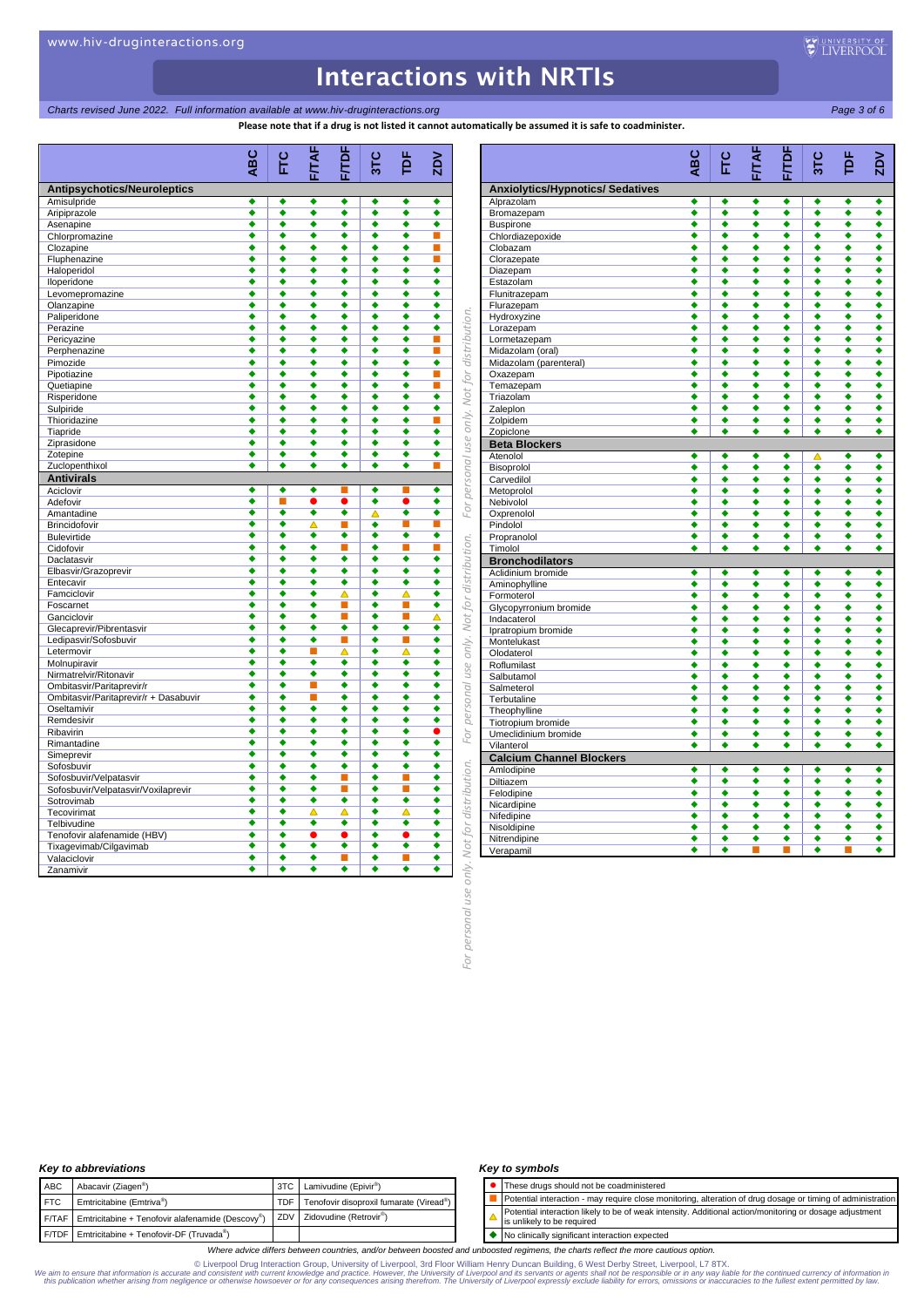# **Charts revised June 2022. Full information available at www.hiv-druginteractions.org Page 4 of 6** Page 4 of 6

**Please note that if a drug is not listed it cannot automatically be assumed it is safe to coadminister.**

|                                    | ABC    | Ec     | FITAF  | FITDF  | 3TC    | rÞ     | $\geq$ |
|------------------------------------|--------|--------|--------|--------|--------|--------|--------|
| <b>Cancer Therapies</b>            |        |        |        |        |        |        |        |
| Abemaciclib                        | ٠      | ٠      | ٠      | ٠      | ٠      | ٠      |        |
| Abiraterone                        | ٠      | ٠      | ٠      | ٠      | ٠      | ٠      | ٠      |
| Acalabrutinib                      | ٠      | ٠      | ٠      | ٠      | ٠      | ٠      | П      |
| Anastrozole                        |        | ٠      | ٠      | ٠      | ٠      | ٠      | ٠      |
| Asparaginase                       | ٠      | ٠      | ٠      | ٠      | ٠      | ٠      | ٠      |
| Avelumab                           | ٠      | ٠      | ٠      | ٠      | ٠      | ٠      | ٠      |
| Bevacizumab                        | ٠      | ٠      | ٠      | ٠      | ٠      | ٠      | ٠      |
| Bexarotene                         | ٠      | ٠      | ٠      | ٠      | ٠      | ٠      | ٠      |
| Bleomycin                          | ٠<br>٠ | ٠<br>٠ | ٠      | ٠      | ٠<br>٠ | ٠      | ٠<br>п |
| Blinatumomab                       |        |        | ٠      | ٠      |        | ٠      |        |
| Bortezomib                         | ٠      | ٠      | ٠      | ٠      | ٠      | ٠      | п      |
| <b>Bosutinib</b>                   | ٠<br>٠ | ٠<br>٠ | ٠<br>٠ | ٠<br>٠ | ٠<br>٠ | ٠<br>٠ | п<br>٠ |
| Brentuximab vedotin<br>Cabazitaxel | ٠      | ٠      | ٠      | ٠      | ٠      | ٠      | п      |
|                                    |        |        |        |        |        |        |        |
| Cabozantinib                       | ٠      | ٠      | ٠      | ٠      | ٠      | ٠      | п      |
| Capecitabine                       | Δ      | Δ      | Δ      | Δ      | Δ      | ▵      | п      |
| Carboplatin                        | ٠      | ٠      | ٠      | п      | ٠      | п      | п      |
| Cetuximab                          | ٠      | ٠      | ٠      | ٠      | ٠      | ٠      | ٠      |
| Chlorambucil                       | ٠      | ٠      | ٠      | ٠      | ٠      | ٠      | П      |
| Cisplatin                          | ٠      | п<br>٠ | п<br>٠ | п<br>٠ | п<br>٠ | п<br>٠ | п<br>п |
| Cyclophosphamide                   |        |        |        |        |        |        |        |
| Cytarabine                         | ٠      | ٠      | ٠      | ٠      | ٠      | ٠      | п      |
| Dacarbazine                        | ٠      | ٠      | ٠      | ×      | ٠      | п      | П      |
| Dactinomycin                       | ٠      | ٠      | ٠      | ٠      | ٠      | ٠      | п      |
| Dasatinib                          | ٠      | ٠      | ٠      | ٠      | ٠      | ٠      | ٠      |
| Daunorubicin                       | ٠      | ٠      | ٠      | ٠      | ٠      | ٠      | П      |
| Docetaxel                          | ٠      | ٠      | ٠      | ٠      | ٠      | ٠      | п      |
| Doxorubicin                        | ٠      | ٠      | ٠      | ٠      | ٠      | ٠      | п      |
| Droloxifene                        | ٠      | ٠      | ٠      | ٠      | ٠      | ٠      | ٠      |
| Enzalutamide                       | △      | ٠      | Δ      | ٠      | ٠      | ٠      | ٠      |
| Epirubicin                         | ٠      | ٠      | ٠      | ٠      | ٠      | ٠      | п      |
| Erlotinib                          | ٠      | ٠      | ٠      | ٠      | ٠      | ٠      | ٠      |
| Estramustine                       | ٠      | ٠      | ٠      | ٠      | ٠      | ٠      | ٠      |
| Etoposide                          |        | ٠      | ٠      | ٠      | ٠      | ٠      | П      |
| Everolimus                         | ٠      | ٠      | ٠      | ٠      | ٠      | ٠      | ٠      |
| Exemestane                         | ٠      | ٠      | ٠      | ٠      | ٠      | ٠      | ٠      |
| Fludarabine                        | ٠      | ٠      | ٠      | ٠      | ٠      | ٠      | п      |
| Fluorouracil                       | Δ      | Δ      | Δ      | Δ      | Δ      | Δ      | п      |
| Formestane                         | ٠      | ٠      | ٠      | ٠      | ٠      | ٠      | ٠      |
| Gefitinib                          | ٠      | ٠      | ٠      | ٠      | ٠      | ٠      | ٠      |
| Gemcitabine                        | ٠      | ٠      | ٠      | ٠      | ٠      | ٠      | п      |
| Ifosfamide                         | ٠      | ٠      | п      | ×      | ٠      | п      | п      |
| Imatinib                           | ٠      | ٠      | ٠      | ٠      | ٠      | ٠      | П      |
| Irinotecan                         | ٠      | ٠      | ٠      | ٠      | ٠      | ٠      | п      |
| Lapatinib                          | ٠      | ٠      | ٠      | ٠      | ٠      | ٠      | ٠      |
| Lenalidomide                       | ٠      | ٠      | п      | п      | ٠      | п      | ٠      |
| Letrozole                          | ٠      | ٠      | ٠      | ٠      | ٠      | ٠      | ٠      |
| Mercaptopurine                     | ٠      | ٠      | ٠      | ٠      | ٠      | ٠      | п      |
| Mesna                              | ٠      | ٠      | ٠      | Δ      | ٠      | Δ      | ٠      |
| Methotrexate                       | ٠      | ٠      | ٠      | п      | ٠      | ×      | п      |
| Mitoxantrone                       |        | ٠      | ٠      | ٠      | ٠      | ٠      | п      |
| Nilotinib                          | ٠      | ٠      | ٠      | ٠      | ٠      | ٠      | ٠      |
| Oxaliplatin                        | ٠      | ٠      | ٠      | ×      | Δ      | ■      | п      |
| Paclitaxel                         | ٠      | ٠      | ٠      | ٠      | ٠      | ٠      | П      |
| Pazopanib                          |        |        |        |        |        |        |        |
| Polatuzumab vedotin                | ٠      | ٠      | ٠      | ٠      | ٠      | ٠      | ٠      |
| Procarbazine                       | ٠      | ٠      | ٠      | ٠      | ٠      | ٠      | п      |
| Rituximab                          | ٠      | ٠      | ٠      | ٠      | ٠      | ٠      | ш      |
| Sorafenib                          | ٠      | ٠      | ٠      | ٠      | ٠      | ٠      | ٠      |
| Sunitinib                          | ٠      | ٠      | ٠      | ٠      | ٠      | ٠      | ٠      |
| Tamoxifen                          | ٠      | ٠      | ٠      | ٠      | ٠      | ٠      | ٠      |
| Temsirolimus                       | ٠      | ٠      | ٠      | ٠      | ٠      | ٠      | ٠      |
|                                    | ٠      | ٠      | ٠      | ٠      | ٠      | ٠      | п      |
| Topotecan                          |        | ٠      |        |        |        |        | ٠      |
| Toremifene                         | ٠      |        | ٠      | ٠      | ٠      | ٠      |        |
| Trastuzumab                        | ٠      | ٠      | ٠      | ٠      | ٠      | ٠      | п      |
| Trastuzumab emtansine              | ٠      | ٠      | ٠      | ٠      | ٠      | ٠      | п      |
| Vinblastine                        | ٠      | ٠      | ٠      | ٠      | ٠      | ٠      | п      |
|                                    | ٠      | ٠      | ٠      | ٠      | ٠      | ٠      | п      |
| Vincristine                        |        |        |        |        |        |        |        |
| Vinorelbine<br>Vorinostat          | ٠<br>٠ | ٠<br>٠ | ٠<br>٠ | ٠<br>٠ | ٠<br>٠ | ٠<br>٠ | ٠      |

|                                                               | <b>ABC</b>           | FC<br>E              | FITAF                | <b>F/TDF</b>         | 3TC                  | <b>PE</b>            | ΣDΝ    |
|---------------------------------------------------------------|----------------------|----------------------|----------------------|----------------------|----------------------|----------------------|--------|
| <b>Contraceptives/HRT</b>                                     |                      |                      |                      |                      |                      |                      |        |
| Bazedoxifene                                                  | ٠                    | ٠                    | ٠                    | ٠                    | ٠                    | ٠                    | ٠      |
| Chlormadinone (COC)                                           | ٠                    | ٠                    | ٠                    | ٠                    | ٠                    | ٠                    | ٠      |
| Conjugated estrogens                                          | ٠                    | $\overline{\bullet}$ | $\overline{\bullet}$ | $\overline{\bullet}$ | $\overline{\bullet}$ | $\overline{\bullet}$ | ٠      |
| Desogestrel (COC)<br>Desogestrel (POP)                        | ٠<br>٠               | ٠<br>٠               | ٠<br>٠               | ٠<br>٠               | ٠<br>٠               | ٠<br>٠               | ٠<br>٠ |
| Drospirenone (COC)                                            | ٠                    | ٠                    | ٠                    | ٠                    | ٠                    | ٠                    | ٠      |
| Drospirenone (HRT)                                            | ٠                    | ٠                    | ٠                    | ٠                    | ٠                    | ٠                    | ٠      |
| Drospirenone (POP)                                            | ٠                    | ٠                    | ٠                    | ٠                    | ٠                    | ٠                    | ٠      |
| Dydrogesterone (HRT)                                          | ٠                    | ٠                    | ٠                    | ٠                    | ٠                    | ٠                    | ٠      |
| Estradiol                                                     | ٠                    | ٠                    | ٠                    | ٠                    | ٠                    | ٠                    | ٠      |
| Ethinylestradiol                                              | ٠<br>٠               | ٠<br>٠               | ٠                    | ٠<br>٠               | ٠<br>٠               | ٠<br>٠               | ٠<br>٠ |
| Etonogestrel (implant)<br>Etonogestrel (vaginal ring)         | ٠                    | ٠                    | ٠<br>٠               | ٠                    | ٠                    | ٠                    | ٠      |
| Gestodene (COC)                                               | ٠                    | ٠                    | ٠                    | ٠                    | ٠                    | ٠                    | ٠      |
| Levonorgestrel (COC)                                          | ٠                    | ٠                    | ٠                    | ٠                    | ٠                    | ٠                    | ٠      |
| Levonorgestrel (emergency contraception)                      | ٠                    | ٠                    | ٠                    | ٠                    | ٠                    | ٠                    | ٠      |
| Levonorgestrel (HRT)                                          | ٠                    | ٠                    | ٠                    | ٠                    | ٠                    | ٠                    | ٠      |
| Levonorgestrel (implant)                                      | ٠                    | ٠                    | ٠                    | ٠                    | ٠                    | ٠                    | ٠      |
| Levonorgestrel (IUD)                                          | ٠                    | ٠<br>٠               | ٠                    | ٠                    | ٠                    | ٠                    | ٠<br>٠ |
| Levonorgestrel (POP)<br>Medroxyprogesterone (depot injection) | ٠<br>٠               | ٠                    | ٠<br>٠               | ٠<br>٠               | ٠<br>٠               | ٠<br>٠               | ٠      |
| Medroxyprogesterone (HRT)                                     | ٠                    | ٠                    | ٠                    | ٠                    | ٠                    | ٠                    | ٠      |
| Norelgestromin (patch)                                        | ٠                    | ٠                    | ٠                    | ٠                    | ٠                    | ٠                    | ٠      |
| Norethisterone [Norethindrone] (COC)                          | ٠                    | ٠                    | ٠                    | ٠                    | ٠                    | ٠                    | ٠      |
| Norethisterone [Norethindrone] (HRT)                          | ٠                    | ٠                    | ٠                    | ٠                    | ٠                    | ٠                    | ٠      |
| Norethisterone [Norethindrone] (IM depot)                     | ٠                    | ٠                    | ٠                    | ٠                    | ٠                    | ٠                    | ٠      |
| Norethisterone [Norethindrone] (POP)                          | ٠<br>٠               | ٠<br>٠               | ٠                    | ٠                    | ٠<br>٠               | ٠<br>٠               | ٠      |
| Norgestimate (COC)<br>Norgestimate (HRT)                      | ٠                    | ٠                    | ٠<br>٠               | ٠<br>٠               | ٠                    | ٠                    | ٠<br>٠ |
| Norgestrel (COC)                                              | ٠                    | ٠                    | ٠                    | ٠                    | ٠                    | ٠                    | ٠      |
| Norgestrel (HRT)                                              | ٠                    | ٠                    | ٠                    | ٠                    | ٠                    | ٠                    | ٠      |
| Progesterone (HRT)                                            | ٠                    | ٠                    | ٠                    | ٠                    | ٠                    | ٠                    | ٠      |
| Tibolone (HRT)                                                | $\overline{\bullet}$ | ٠                    | $\overline{\bullet}$ | $\overline{\bullet}$ | $\overline{\bullet}$ | $\overline{\bullet}$ | ٠      |
| Ulipristal                                                    | ٠                    | ٠                    | ٠                    | ٠                    | ٠                    | ٠                    | ٠      |
| <b>Erectile Dysfunctional Agents</b><br>Avanafil              | ٠                    | ٠                    | ٠                    | ٠                    | ٠                    | ٠                    | ٠      |
| Sildenafil (Erectile Dysfunction)                             | ٠                    | ٠                    | ٠                    | ٠                    | ٠                    | ٠                    | ٠      |
| Tadalafil (Erectile Dysfunction)                              | ٠                    | ٠                    | ٠                    | ٠                    |                      | ٠                    | ٠      |
| Vardenafil                                                    | ٠                    | ٠                    | ٠                    | ٠                    | ٠                    | ٠                    | ٠      |
| Yohimbine                                                     | ٠                    | ٠                    | ٠                    | ٠                    | ٠                    | ٠                    | ٠      |
| <b>Gastrointestinal Agents</b>                                |                      |                      |                      |                      |                      |                      |        |
| Alosetron                                                     | ٠                    | ٠                    | ٠                    | ٠                    | ٠                    | ٠                    | ٠      |
| Antacids                                                      | ٠                    | ٠                    | ٠                    | ٠                    | ٠                    | ٠                    | ٠      |
| Bisacodyl<br>Cimetidine                                       | ٠<br>٠               | ٠<br>٠               | ٠<br>٠               | ٠<br>٠               | ٠<br>٠               | ٠<br>٠               | ٠<br>٠ |
| Cisapride                                                     | ٠                    | ٠                    | ٠                    | ٠                    | ٠                    | ٠                    | ٠      |
| Dexlansoprazole                                               | ٠                    | ٠                    | ٠                    | ٠                    | ٠                    | ٠                    | ٠      |
| Esomeprazole                                                  | ٠                    | ٠                    | ٠                    | ٠                    | ٠                    | ٠                    | ٠      |
| Famotidine                                                    | ٠                    | ٠                    | ٠                    | ٠                    | ٠                    | ٠                    | ٠      |
| Lactulose                                                     | ٠                    | ٠                    | ٠                    | ٠                    | ٠                    | ٠                    | ٠      |
| Lansoprazole                                                  | ٠                    | ٠                    | ٠                    | ٠                    | ٠                    | ٠                    | ٠      |
| Loperamide<br>Mesalazine                                      | ٠<br>٠               | ٠<br>٠               | ٠<br>٠               | ٠<br>٠               | ٠<br>٠               | ٠<br>٠               | ٠<br>٠ |
| Omeprazole                                                    | ٠                    | ٠                    | ٠                    | ٠                    | ٠                    | ٠                    | ٠      |
| Pantoprazole                                                  | ٠                    | ٠                    | ٠                    | ٠                    | ٠                    | ٠                    | ٠      |
| Prucalopride                                                  |                      |                      |                      |                      |                      |                      |        |
| Rabeprazole                                                   | ٠                    | ٠                    | ٠                    | ٠                    | ٠                    | ٠                    | ٠      |
| Ranitidine                                                    | ٠                    | ٠                    | ٠                    | ٠                    | ٠                    | ٠                    | ٠      |
| Senna                                                         | ٠                    | ٠                    | ٠                    | ٠                    | ٠                    | ٠                    | ٠      |
| <b>Gastrointestinal Agents (anti-emetics)</b>                 |                      |                      |                      |                      |                      |                      |        |
| Aprepitant<br>Dolasetron                                      | ٠<br>٠               | ٠<br>٠               | ٠<br>٠               | ٠<br>٠               | ٠<br>٠               | ٠<br>٠               | ٠<br>٠ |
| Domperidone                                                   | ٠                    | ٠                    | ٠                    | ٠                    | ٠                    | ٠                    | ٠      |
| Dronabinol                                                    | ٠                    | ٠                    | ٠                    | ٠                    | ٠                    | ٠                    | ٠      |
| Granisetron                                                   | ٠                    | ٠                    | ٠                    | ٠                    | ٠                    | ٠                    | ٠      |
| Metoclopramide                                                | ٠                    | ٠                    | ٠                    | ٠                    | ٠                    | ٠                    | ٠      |
| Ondansetron                                                   | ٠                    | ٠                    | ٠                    | ٠                    | ٠                    | ٠                    | ٠      |
| Prochlorperazine                                              | ٠                    | ٠                    | ٠                    | ٠                    | ٠                    | ٠                    | П      |

## *Key to abbreviations*

| <b>ABC</b> |            | Abacavir (Ziagen <sup>®</sup> )                                       | 3TC Lamivudine (Epivir <sup>®</sup> )       |
|------------|------------|-----------------------------------------------------------------------|---------------------------------------------|
|            | <b>FTC</b> | Emtricitabine (Emtriva®)                                              | TDF Tenofovir disoproxil fumarate (Viread®) |
|            |            | $F/TAF$ Emtricitabine + Tenofovir alafenamide (Descovy <sup>®</sup> ) | ZDV Zidovudine (Retrovir <sup>®</sup> )     |
|            |            | F/TDF Emtricitabine + Tenofovir-DF (Truvada®)                         |                                             |

### *Key to symbols*

⚫ These drugs should not be coadministered Potential interaction - may require close monitoring, alteration of drug dosage or timing of administration<br>Potential interaction - may require close monitoring, alteration of drug dosage or timing of administration Potential interaction likely to be of weak intensity. Additional action/monitoring or dosage adjustment  $\Delta$ is unlikely to be required

◆ No clinically significant interaction expected

*Where advice differs between countries, and/or between boosted and unboosted regimens, the charts reflect the more cautious option.*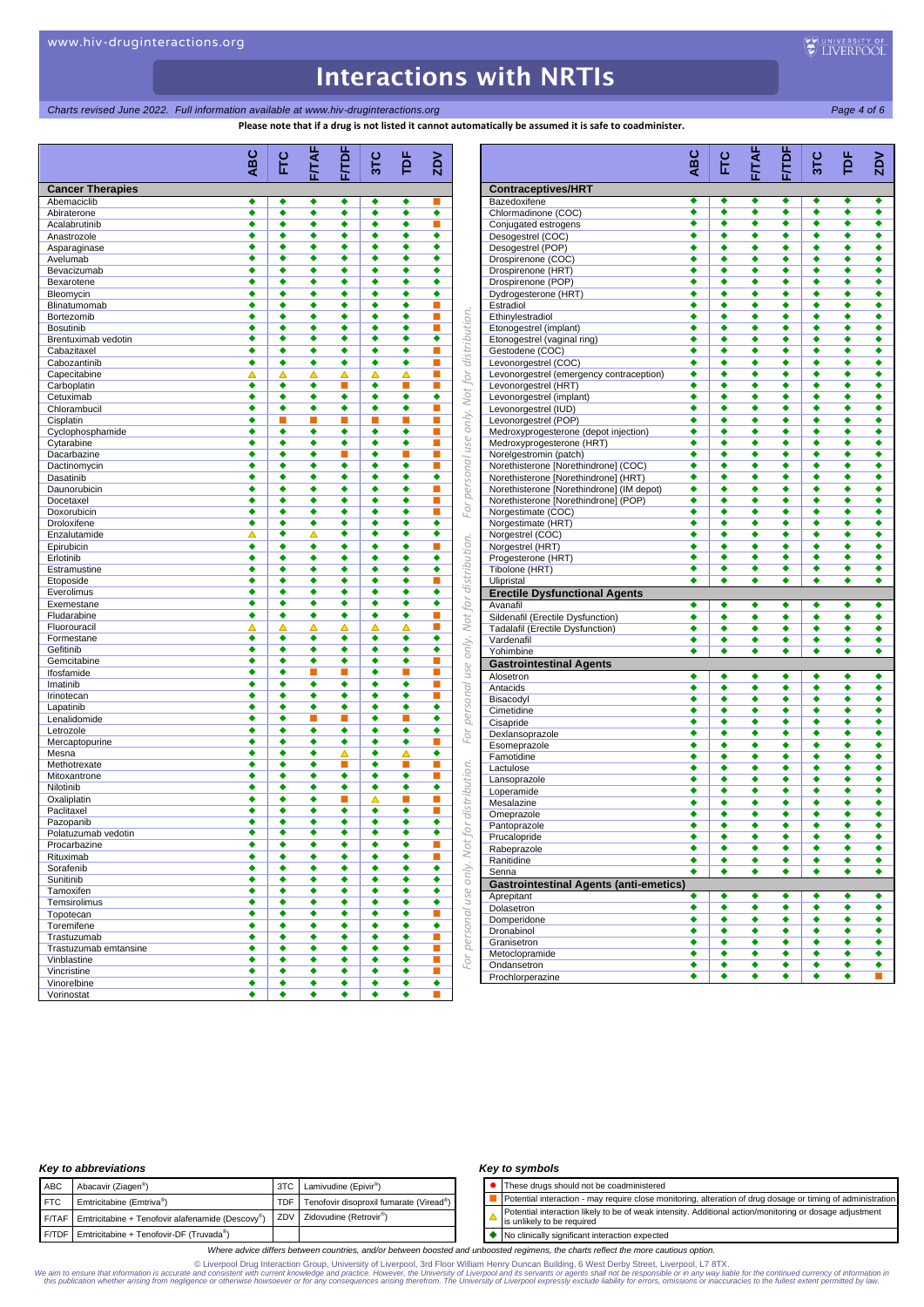## *Charts revised June 2022. Full information available at www.hiv-druginteractions.org Page 5 of 6*

**Please note that if a drug is not listed it cannot automatically be assumed it is safe to coadminister.**

**ABC FTC 3TC TDF Model Scribtz Control in the Control interaction of the Control interaction in the Control interaction in the Control interaction in the Control interaction in the Control interaction in the Control interaction in the Co F/TAF F/TDF ZDV Herbals/Supplements/Vitamins** African potato<br>
Aloe vera<br>
Aloe vera<br>
Aloe vera<br>
Aloe vera<br>
Aloe vera<br>
Aloe vera<br>
Aloe vera<br>
Aloe vera<br>
Aloe vera<br>
Aloe vera<br>
Aloe vera<br>
Aloe vera<br>
Aloe vera<br>
Aloe vera<br>
Aloe vera<br>
Aloe vera<br>
Aloe vera<br>
Aloe vera<br>
Aloe ver Aloe vera the contract of the contract of  $\begin{array}{ccccccc} \bullet & \bullet & \bullet & \bullet & \bullet & \bullet & \bullet \end{array}$ Ascorbic Acid (vitamin C) [alone] Ascorbic Acid [in multivitamins]<br>Asburgapadha (Mithania sompifora) Ashwagandha (Withania somnifera)<br>Ashwagandha (Withania somnifera)<br>Avahuasca<br>**Avahuasca**<br>Avahuasca<br>**Avahuasca** Ayahuasca **+ + + + +** Black cohosh<br>Calcium supplements → → → → → → → → → Calcium supplements<br>
Cat's claw (I Incaria tomentosa) Cat's claw (Uncaria tomentosa) **↓ ↓ ↓ ↓ ↓** Colecalciferol (vitamin D3) [alone] *For personal use only. Not for distribution. For personal use only. Not for distribution. For personal use only. Not for distribution.* Colecalciferol [in multivitamins] Cubeb pepper (Piper cubeba) Cyanocobalamin [alone] Cyanocobalamin [in multivitamins]  $\qquad \qquad \bullet$   $\qquad \bullet$   $\qquad \bullet$   $\qquad \bullet$   $\qquad \bullet$ Echinacea Eucalyptus globulus Ferrous fumarate Folic acid [alone] Folic acid [in multivitamins] Garlic Ginger (Zinigiber officinale) Ginkgo biloba Ginseng (P. ginseng, P. quinquefolius) Goldenseal root (Hydrastis canadensis) Grapefruit juice Green tea extracts (Camellia sinensis)<br>
Gugu Isterpoe Guggulsterone Hops (Humulus lupulus) **A A A A A A A** Inula racemosa Iodine [alone]<br>
Iodine [in multivitamins]<br>
→ → → → → → → Iodine [in multivitamins] Iron supplements (injection/infusion) Iron supplements (oral) Liquorice (Glycyrrhiza glabra) Magnesium supplements Malabar nut tree **and a set of the set of the set of the set of the set of the set of the set of the set of the set of the set of the set of the set of the set of the set of the set of the set of the set of the set of the** Menthol the contract of  $\begin{array}{ccccccc} \bullet & \bullet & \bullet & \bullet & \bullet & \bullet & \bullet \end{array}$ Milk thistle (silymarin) Mucuna pruriens Multivitamins Nicotinamide [alone] **\* \* \* \* \* \*** Nicotinamide [in multivitamins] Phytomenadione (vitamin K) [alone]  $\qquad \qquad \bullet$   $\qquad \bullet$   $\qquad \bullet$   $\qquad \bullet$ Phytomenadione [in multivitamins]  $\qquad \qquad \bullet$   $\qquad \bullet$   $\qquad \bullet$   $\qquad \bullet$   $\qquad \bullet$ Pyridoxine (vitamin B6) [alone] Pyridoxine [in multivitamins] Quercetin Red yeast rice<br>
Red yeast rice<br>
Retinol (vitamin A) [alone]<br>  $\begin{array}{ccccccc}\n\bullet & \bullet & \bullet & \bullet & \bullet & \bullet & \bullet & \bullet \\
\bullet & \bullet & \bullet & \bullet & \bullet & \bullet & \bullet & \bullet\n\end{array}$ Retinol (vitamin A) [alone] Retinol (vitamin A) [in multivitamins] Riboflavin (vitamin B2) [alone] Riboflavin [in multivitamins] Saw palmetto (Serenoa repens)  $\qquad \qquad \bullet \qquad \bullet \qquad \bullet \qquad \bullet \qquad \bullet \qquad \bullet \qquad \bullet$ Seville orange juice<br>
St John's Wort **Container and Container and Container and Container and Container and Container and Container** St John's Wort Thiamine (vitamin B1) [alone] Thiamine [in multivitamins]<br>  $\overline{ }$ <br>
Tocopherol (vitamin E) [alone]<br>  $\overline{ }$ <br>  $\overline{ }$ <br>  $\overline{ }$ <br>  $\overline{ }$ <br>  $\overline{ }$ <br>  $\overline{ }$ <br>  $\overline{ }$ <br>  $\overline{ }$ <br>  $\overline{ }$ <br>  $\overline{ }$ <br>  $\overline{ }$ <br>  $\overline{ }$ <br>  $\overline{ }$ <br>  $\overline{ }$ <br>  $\overline{ }$ <br>  $\overline{ }$ <br>  $\overline{ }$ Tocopherol (vitamin E) [alone] Tocopherol (vitamin E) [in multivitamins] Turmeric (Curcuma longa) Sonal

|                                            | ABC    | Ë      | FITAF  | <b>F/TDF</b> | 31C    | ð      | $\mathsf{ZD}$ |
|--------------------------------------------|--------|--------|--------|--------------|--------|--------|---------------|
| <b>Hypertension / Heart Failure Agents</b> |        |        |        |              |        |        |               |
| Aliskiren                                  | ٠      | ٠      | ٠      | ٠            | ٠      | ٠      | ٠             |
| Ambrisentan                                | ٠      | ٠      | ٠      | ٠            | ٠      | ٠      | ٠             |
| Amiloride                                  | ٠      | ٠      | ٠      | ٠            | Δ      | ٠      | ٠             |
| Azilsartan                                 | ٠      | ٠      | ٠      | ٠            | ٠      | ٠      | ٠             |
| Benazepril<br>Bendroflumethiazide          | ٠<br>٠ | ٠<br>٠ | ٠<br>٠ | ٠<br>٠       | ٠<br>٠ | ٠<br>٠ | ٠<br>٠        |
| Bosentan                                   | ٠      | ٠      | ٠      | ٠            | ٠      | ٠      | ٠             |
| Candesartan                                | ٠      | ٠      | ٠      | ٠            | ٠      | ٠      | ٠             |
| Captopril                                  | ٠      | ٠      | ٠      | ٠            | ٠      | ٠      | ٠             |
| Chlortalidone                              | ٠      | ٠      | ٠      | ٠            | ٠      | ٠      | ٠             |
| Cilazapril                                 | ٠      | ٠      | ٠      | ٠            | ٠      | ٠      | ٠             |
| Clonidine                                  | ٠      | ٠      | ٠      | ٠            | ٠      | ٠      | ٠             |
| Dopamine                                   | ٠      | ٠      | ٠      | ٠            | ٠      | ٠      | ٠             |
| Doxazosin                                  | ٠      | ٠      | ٠      | ٠            | ٠      | ٠      | ٠             |
| Enalapril                                  | ٠      | ٠      | ٠      | ٠            | ٠      | ٠      | ٠             |
| Eplerenone                                 | ٠      | ٠      | ٠      | ٠            | ٠      | ٠      | ٠             |
| Epoprostenol                               | ٠<br>٠ | ٠<br>٠ | ٠<br>٠ | ٠<br>٠       | ٠<br>٠ | ٠<br>٠ | ٠<br>٠        |
| Eprosartan<br>Fosinopril                   | ٠      | ٠      | ٠      | ٠            | ٠      | ٠      | ٠             |
| Furosemide                                 | ٠      | ٠      | ٠      | Δ            | ٠      | Δ      | ٠             |
| Hydralazine                                | ٠      | ٠      | ٠      | п            | ٠      | п      | ٠             |
| Hydrochlorothiazide                        | ٠      | ٠      | ٠      | ٠            | ٠      | ٠      | ٠             |
| lloprost                                   | ٠      | ٠      | ٠      | ٠            | ٠      | ٠      | ٠             |
| Indapamide                                 | ٠      | ٠      | ٠      | ٠            | ٠      | ٠      | ٠             |
| Irbesartan                                 | ٠      | ٠      | ٠      | ٠            | ٠      | ٠      | ٠             |
| Isosorbide dinitrate                       | ٠      | ٠      | ٠      | ٠            | ٠      | ٠      | ٠             |
| Ivabradine                                 | ٠      | ٠      | ٠      | ٠            | ٠      | ٠      | ٠             |
| Labetalol                                  | ٠      | ٠      | ٠      | ٠            | ٠      | ٠      | ٠             |
| Lacidipine                                 | ٠      | ٠      | ٠      | ٠            | ٠      | ٠      | ٠             |
| Lercanidipine                              | ٠      | ٠      | ٠      | ٠            | ٠      | ٠      | ٠             |
| Lisinopril                                 | ٠      | ٠      | ٠      | ٠            | ٠      | ٠      | ٠             |
| Losartan                                   | ٠<br>٠ | ٠<br>٠ | ٠<br>٠ | ٠<br>٠       | ٠<br>٠ | ٠<br>٠ | ٠<br>٠        |
| Macitentan<br>Methyldopa                   | ٠      | ٠      | ٠      | ٠            | ٠      | ٠      | п             |
| Metolazone                                 | ٠      | ٠      | ٠      | ٠            | ٠      | ٠      | ٠             |
| Midodrine                                  | ٠      | ٠      | ٠      | ٠            | ٠      | ٠      | ٠             |
| Moxonidine                                 | ٠      | ٠      | ٠      | Δ            | ٠      | Δ      | ٠             |
| Olmesartan                                 | ٠      | ٠      | ٠      | ٠            | ٠      | ٠      | ٠             |
| Perindopril                                | ٠      | ٠      | ٠      | ٠            | ٠      | ٠      | ٠             |
| Prazosin                                   | ٠      | ٠      | ٠      | ٠            | ٠      | ٠      | ٠             |
| Quinapril                                  | ٠      | ٠      | ٠      | ٠            | ٠      | ٠      | ٠             |
| Ramipril                                   | ٠      | ٠      | ٠      | ٠            | ٠      | ٠      | ٠             |
| Ranolazine                                 | ٠      | ٠      | П      | п            | ٠      | п      | ٠             |
| Riociguat                                  | ٠      | ٠      | ٠      | ٠            | ٠      | ٠      | ٠             |
| Sacubitril                                 | ٠      | ٠      | ٠      | ▵            | ٠      | ▵      | ٠             |
| Selexipag                                  | ٠<br>٠ | ٠<br>٠ | ٠      | ٠<br>٠       | ٠<br>٠ | ٠<br>٠ | ٠<br>٠        |
| Sildenafil (PAH)<br>Sodium nitroprusside   | ٠      | ٠      | ٠<br>٠ | ٠            | ٠      | ٠      | ٠             |
| Spironolactone                             | ٠      | ٠      | ٠      | ٠            | ٠      | ٠      | ٠             |
| Tadalafil (PAH)                            | ٠      | ٠      | ٠      | ٠            | ٠      | ٠      | ٠             |
| Telmisartan                                | ٠      | ٠      | ٠      | ٠            | ٠      | ٠      | ٠             |
| Terazosin                                  | ٠      | ٠      | ٠      | ٠            | ٠      | ٠      | ٠             |
| Torasemide                                 | ٠      | ٠      | ٠      | ٠            | ٠      | ٠      | ٠             |
| Trandolapril                               | ٠      | ٠      | ٠      | ٠            | ٠      | ٠      | ٠             |
| Treprostinil                               | ٠      | ٠      | ٠      | ٠            | ٠      | ٠      | ٠             |
| Triamterene                                | ٠      | ٠      | ٠      | ٠            | ٠      | ٠      | ٠             |
| Valsartan                                  | ٠      | ٠      | ٠      | ٠            | ٠      | ٠      | ٠             |
| Xipamide                                   | ٠      | ٠      | ٠      | ٠            | ٠      | ٠      | ٠             |
| <b>Illicit/Recreational</b>                |        |        |        |              |        |        |               |
| Alcohol                                    | ٠      | ٠      | ٠      | ٠            | ٠      | ٠      | ٠             |
| Amphetamine                                | ٠      | ٠      | ٠      | ٠            | ٠      | ٠      | ٠             |
| Cannabis                                   | ٠      | ٠<br>٠ | ٠      | ٠            | ٠      | ٠      | ٠<br>٠        |
| Cocaine<br>Ecstasy (MDMA)                  | ٠<br>٠ | ٠      | ٠<br>٠ | ٠<br>٠       | ٠<br>٠ | ٠<br>٠ | ٠             |
| GHB (Gamma-hydroxybutyrate)                | ٠      | ٠      | ٠      | ٠            | ٠      | ٠      | ٠             |
| Heroin                                     | ٠      | ٠      | ٠      | ٠            | ٠      | ٠      | ٠             |
| LSD (Lysergic acid diethylamide)           | ٠      | ٠      | ٠      | ٠            | ٠      | ٠      | ٠             |
| Mephedrone                                 | ٠      | ٠      | ٠      | ٠            | ٠      | ٠      | ٠             |
| Methamphetamine                            | ٠      | ٠      | ٠      | ٠            | ٠      | ٠      | ٠             |
| Phencyclidine (PCP)                        | ٠      | ٠      | ٠      | ٠            | ٠      | ٠      | ٠             |
| Poppers (Amyl nitrate)                     | ٠      | ٠      | ٠      | ٠            | ٠      | ٠      | ٠             |

### *Key to abbreviations*

|            | <b>Nev to apple videons</b>                                          |                                             |
|------------|----------------------------------------------------------------------|---------------------------------------------|
| <b>ABC</b> | Abacavir (Ziagen <sup>®</sup> )                                      | 3TC Lamivudine (Epivir <sup>®</sup> )       |
| <b>FTC</b> | Emtricitabine (Emtriva®)                                             | TDF Tenofovir disoproxil fumarate (Viread®) |
|            | $FTAF$ Emtricitabine + Tenofovir alafenamide (Descovy <sup>®</sup> ) | ZDV Zidovudine (Retrovir <sup>®</sup> )     |
|            | F/TDF Emtricitabine + Tenofovir-DF (Truvada®)                        |                                             |

### *Key to symbols*

| • These drugs should not be coadministered                                                                                            |
|---------------------------------------------------------------------------------------------------------------------------------------|
| Potential interaction - may require close monitoring, alteration of drug dosage or timing of administration                           |
| Potential interaction likely to be of weak intensity. Additional action/monitoring or dosage adjustment<br>is unlikely to be required |

◆ No clinically significant interaction expected

*Where advice differs between countries, and/or between boosted and unboosted regimens, the charts reflect the more cautious option.*

Diverpool Drug Interaction Group, University of Liverpool, 3rd Floor William Henry Duncan Building, 6 West Derby Street, Liverpool, L7 8TX. (Iverponisty of Liverpool, 2rd Floor William Henry Duncan Building, 6 West Derby

per: JO-